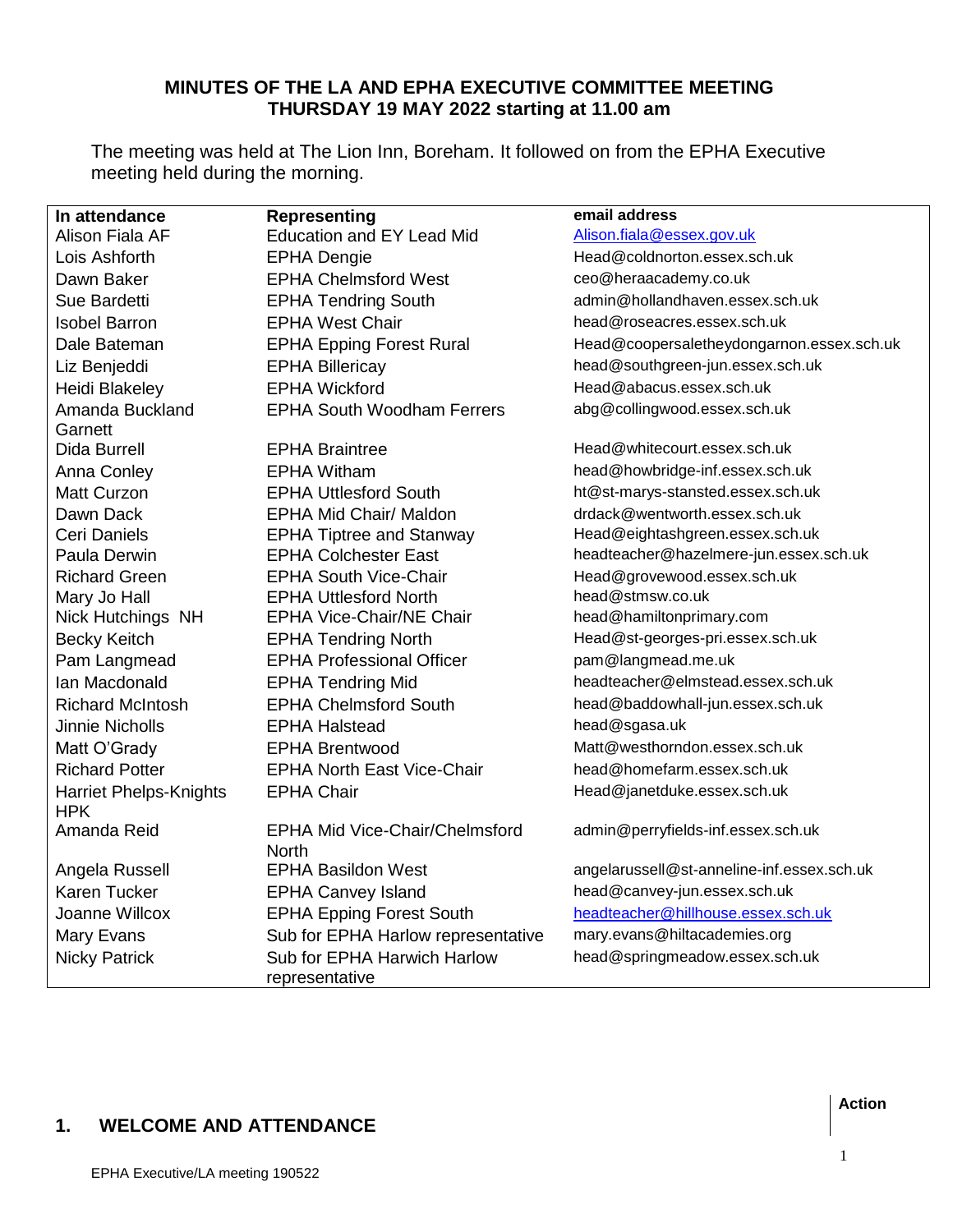Apologies were received from:

| Director of Education                 |
|---------------------------------------|
| <b>Assistant Director - South</b>     |
| <b>SEND Transformation Manager</b>    |
| <b>Head of Education Safeguarding</b> |
| <b>West Vice-Chair</b>                |
| <b>EPHA Harwich and Dovercourt</b>    |
| <b>Castle Point and Benfleet</b>      |
| <b>Tendring North</b>                 |
| Rochford                              |
| Rayleigh                              |
| South Chair/East Basildon             |
| Harlow                                |
|                                       |

Alison Fiala, Lead for Education and Early Years in Mid Essex led the meeting on behalf of the Local Authority. Clare Kershaw was required to attend meetings related to the SEND re-inspection taking place in the county, and she sent her apologies for the meeting.

#### **2. MATTERS ARISING FROM THE EPHA EXECUTIVE MEETING EARLIER**

#### **a) SEND initiatives**

The EPHA Executive had discussed their concerns, shared by other colleagues, about the number and range of new SEND initiatives that are being shared with schools, and the expectation that many of these will be implemented in September and beyond. These include the introduction of the Ordinarily Available framework, which most schools, apart from those taking part in the pilot, have not yet seen. SENCos have attended training, but were clearly told that the responsibility to provide what is Ordinarily Available and, therefore, expected, in mainstream schools is the responsibility of headteachers. Heads have not yet had information or training, and those heads who are taking part of the pilot have warned that the expectations of the Framework are considerable. One minor expectation is that a school should have signed the Inclusion Statement, and the EPHA Executive was keen to find out if this statement has a positive impact as originally intended.

In addition, the Inclusion Framework is being introduced and expanded across the county. Again, relatively few headteachers have had much introduction or training around the programme, and are concerned about any expectation that they will implement this later in the year.

There is a huge amount of confusion about the timescales and requirements linked to the re-banding and funding of SEND top-up funding; even those headteachers who have attended numerous meetings about the changes were uncertain, and it was agreed that all mainstream headteachers need clearer direction and training as a matter of urgency.

The value of these initiatives is accepted, but there are concerns that schools are being asked to introduce a number of complex initiatives with little information and training, and at a time when the capacity of schools is stretched to the limit. **AF**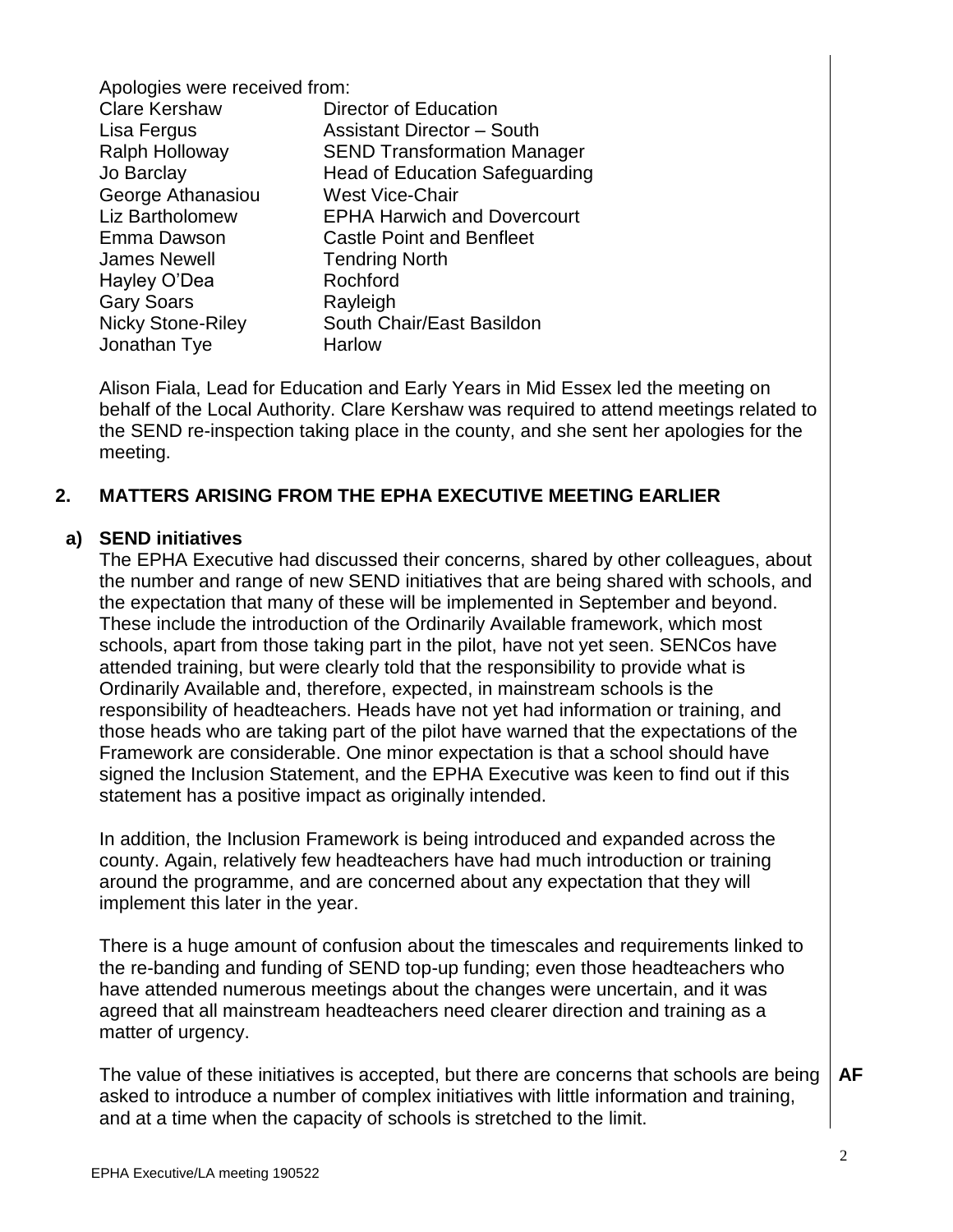Alison Fiala **AGREED** to feedback these comments and concerns to colleagues in the Local Authority.

## **b) SEND home to school transport**

One headteacher expressed his ongoing concerns about the management and quality of home to school transport in the county. He has raised these issues with the Inclusion team, but has been told repeatedly that this is the responsibility of the ECC transport department. However, the headteacher explained that the concerns are not only about decision making and funding of transport, but also the quality and safety of the service, including supervision of children and the suitability of drivers. He reminded AF that parents don't understand the nuances of which department is responsible for transport, and inevitably complain to the school. He argued that this should not soley be the responsibility of the transport department, and the Inclusion team had a responsibility for quality assurance and safeguarding.

AF suggested that Lee Curry (in charge of transport) or Karen Saunders could be invited to the next Executive meeting with LA officers, on Thursday 29<sup>th</sup> September 2022, to discuss headteachers' concerns further.

# **c) Closure of the Essex Initial Teacher Training**

The EPHA Chair referred to a letter written by the Director of Education and sent to current trainees on 5<sup>th</sup> May 2022, announcing the closure of the Essex Teacher Training Provision. This had led to a number of trainees without placements or training alternatives. The letter had been sent to the EPHA Professional Officer by a headteacher, who was also concerned that there had been no communication with schools about this decision, and certainly no consultation in advance of the closure.

Alison Fiala **AGREED** to feedback these comments and concerns to colleagues in the Local Authority.

# **d) DfE White Paper and Schools Bill**

Following the publication of the DfE White Paper in March and, more recently, the various School Bills factsheets which set out the proposed legislation to underpin these changes, the EPHA Executive stressed their concerns about the future direction for all schools in Essex. The Local Authority Academisation Powers proposals are of particular concern

Whilst the DfE's stated aim is that "all schools will be in a MAT by 2030 or will have plans to join or form one", a more immediate concern is how the Local Authority will respond to the proposal that they can direct schools into academies and, potentially, could decide not to maintain schools at all from September 2023.

Although the Executive accepts that the LA has made no decisions or announcements in response to the Schools Bill proposals, this inevitably has created anxiety for school leaders and governors. EPHA hopes that the Education Director will be able to give some direction (and, possibly, reassurance) to headteachers at the headteacher meetings in June.

**Executive meeting with LA 29/09/22**

**AF**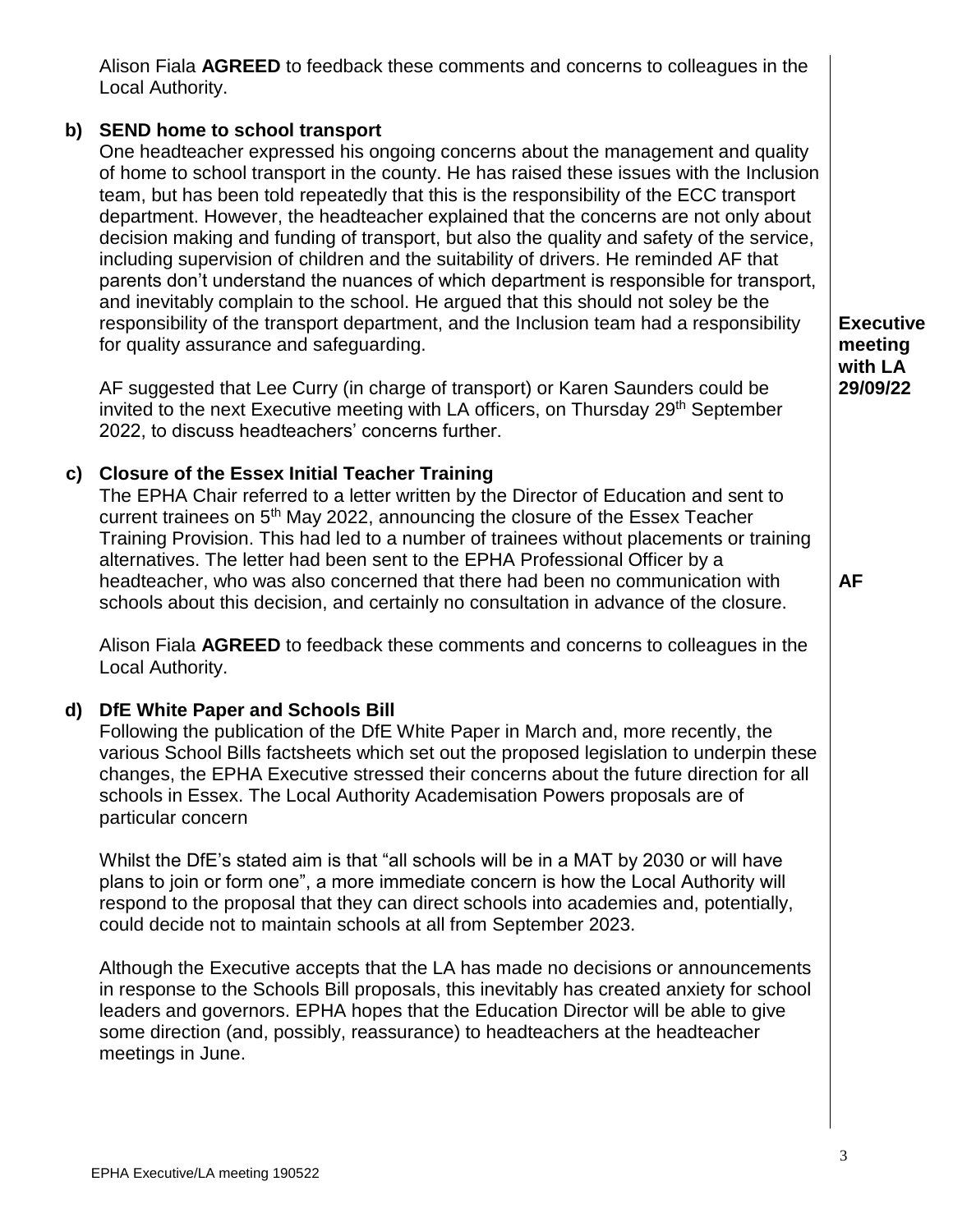# **3. SUMMER TERM LA UPDATE TO PRIMARY HEADTEACHERS**

It was agreed that the following information should be included in the Local Authority updates to primary headteachers at the EPHA meetings in June:

- Update on the outcomes of the SEND re-inspection
- Rollout of SEND initiatives, including the Inclusion Framework, the Ordinarily Available and the new SEND top-up funding system
- The LA's thinking around the DfE White Paper and Schools Bills

# **4. UPDATE ON THE ESSEX YEAR OF READING**

AF gave an update on the projects and opportunities being delivered as part of the Essex Year of Reading; these are set out in the Project Directory. A conference is planned for the 13<sup>th</sup> December to celebrate the impact of the Year of Reading.

However, some headteachers and staff in schools are still unaware of the range of programmes, and there was a discussion about whether the information gathered by the Partnership Leads in each quadrant was being disseminated to schools effectively. AF was also asked if the SEPs were sharing this information during their visits to schools. However, a number of headteachers noted that they had not had a visit from their School Effectiveness Partner for some time, so this would not necessarily be an effective way of sharing information.

There was discussion about the current system of direct communications to schools and how effective that was proving. The regular School Comms emails to schools, that were introduced to share information about the Covid-19 pandemic were very welcome and are widely read. They are now being used to share information other than Covidrelated guidance, and it was argued that this has diluted the effectiveness of Education Essex, the weekly online newsletter. AF mentioned the regular newsletter about curriculum and CPD opportunities that is provided for secondary headteachers by the LA, and the Executive questioned why a similar document wasn't produced for primary headteachers.

On Executive member suggested that this was because of the excellent support and dissemination of information provided by the EPHA Professional Officer. However, although this is valued and essential for many primary headteachers, it is also helpful to have direct information from the Local Authority.

One Headteacher stressed again her concerns about the anticipated workload for schools in September, with local and national changes, including the implementation of a new RE Curriculum over the year. This is alongside recovery from Covid, an increased number of complaints from parents, funding challenges, the increasing demands of Ofsted, the organisation of tutoring (including using and accounting for the complicated School Led Tutoring Grant, alongside the usual demands of running a school. She argued that there is too much for headteachers to deal with and to introduce properly, and that there is an argument to reintroduce the role of a "gatekeeper" in the county, to control and coordinate the expectations of schools.

Alison Fiala **AGREED** to feedback these comments and concerns to colleagues in the

4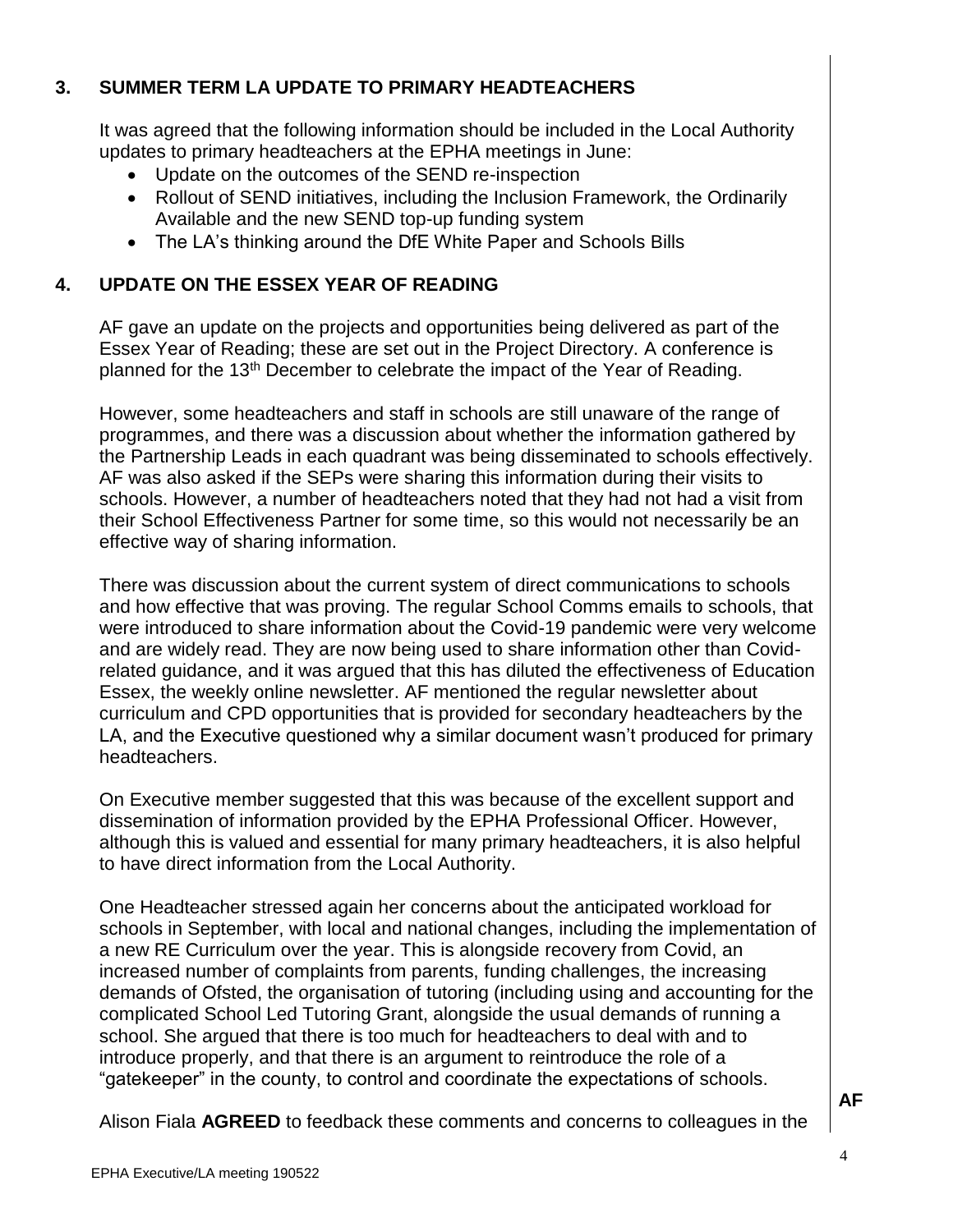Local Authority.

# **5. HOMES FOR UKRAINE SCHEME**

AF noted that 49 children from Ukraine have been admitted into Essex primary schools. There are still some concerns that children are being admitted through Fair Access Protocols, sometimes forcing schools to go above number in Key Stage 1. It was agreed that headteachers should contact Shamsun Noor to discuss any concerns that they have about these admissions.

Schools need to have a National Insurance number in order to claim free school meals for these pupils, and whilst these are beginning to come through the system, there is still some backlog. Other questions included the requirements around assessment and school reports, and also whether support groups have been established for families from the Ukraine.

AF noted that Jacky Castle is developing FAQ guidance for schools.

#### **6. MID YEAR ADMISSIONS FUNDING**

One headteacher noted that the delay in funding for a child being admitted to a school mid-year, after the October census, is causing a huge strain on funding, particularly for small schools. She argued that there seems to be a real lack of understanding what a day in school is like, and said that many headteachers are simply not coping or are near breaking point. Their stress is compounded when they have to battle the Local Authority for support, funding and understanding.

#### **7. ANY OTHER BUSINESS**

Schools have received an invoice for £195 plus VAT from Wonde, to cover the cost of re-registration of tests. This is no longer a requirement, so it was **AGREED** that schools should defer payment for the time being and this would be investigated by the Local Authority.

#### **8. DATES AND TIMES OF MEETINGS FOR THE 2022/23 SCHOOL YEAR**

**Executive meetings** (The Lion Inn, Boreham) Thursday 29 September 2022 Thursday 19 January 2023 Thursday 18 May 2023

#### **Area Heads Meetings**

Summer term 2022

| N-EAST       | Wednesday 15 June |
|--------------|-------------------|
| MID          | Thursday 16 June  |
| <b>WEST</b>  | Wednesday 22 June |
| <b>SOUTH</b> | Thursday 23 June  |

Colchester Community Stadium The Lion Inn, Boreham Manor of Groves, Sawbridgeworth Greenwoods Hotel, Stock

Autumn term 2022